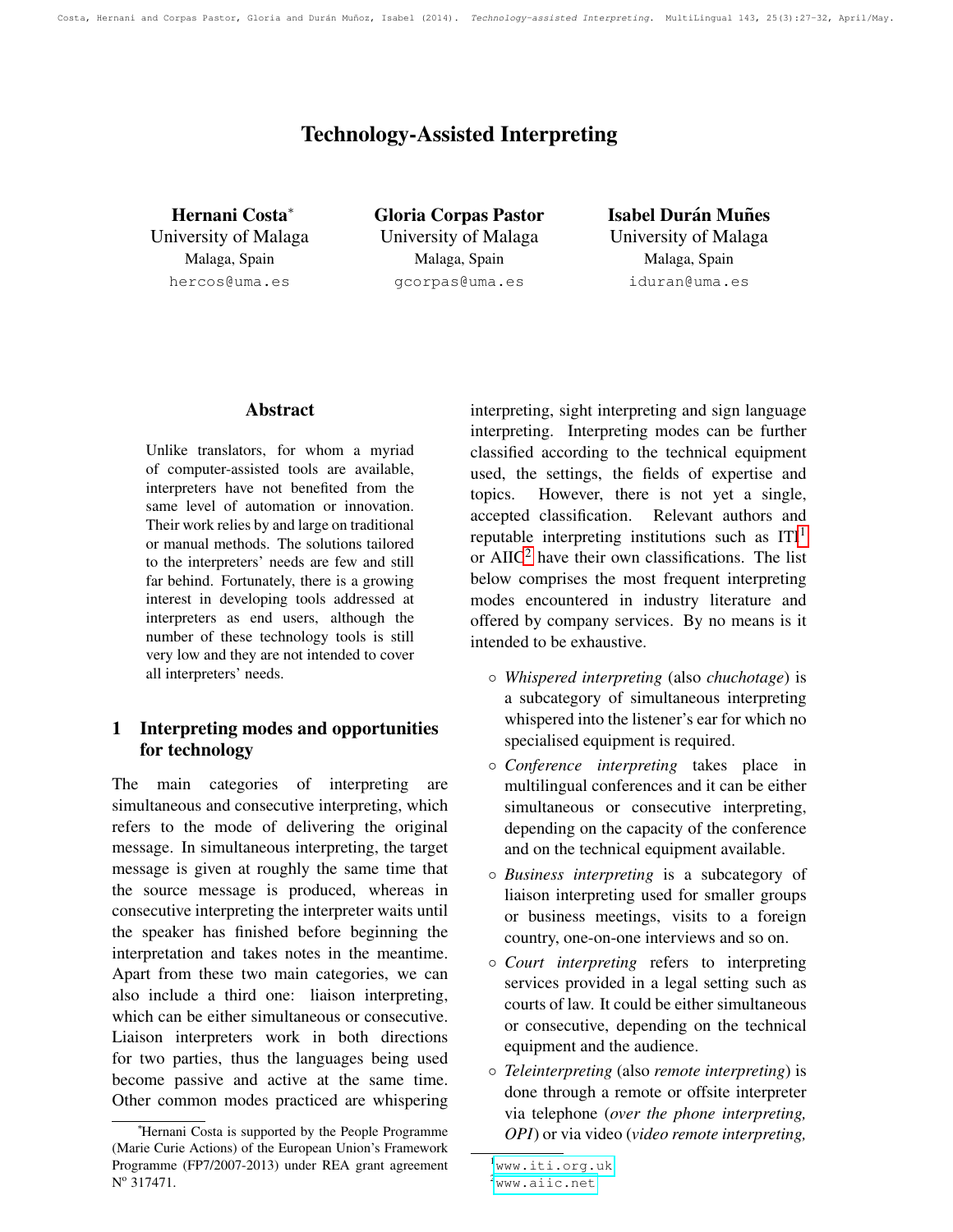*VRI*), especially in services related to community interpreting. It is mostly consecutive, but it can also be simultaneous.

◦ *Community interpreting* is another subcategory of liaison interpreting; its main aim is "*to enable people who are not fluent speakers of the official language(s) of the country to communicate with the providers of public services so as to facilitate full and equal access to legal, health, education, government, and social services*" [\(Roberts, 1994:](#page-6-0)127).

There is a manifold of possible interpreting and scenarios, and, therefore, any technology tools developed for interpreters should necessarily account for this fact. Most interpreting services (except for teleinterpreting) are on-site, meaning the clients are in the same place where the service takes place. This limits the possibilities to use a suite of tools to assist interpretation. To the best of our knowledge, such a system has not yet been developed. However, thanks to the development of smart phones, notebooks and tablets, interpreters have at their disposal some useful applications (see section [2\)](#page-1-0).

The chances to develop tools for interpreters increase with regard to the preparation phase prior to any interpreting service, when interpreters need to acquire as much information and specialised knowledge as possible in order to get ready for their work. Once interpreters know the topic, the setting and all the features of the interpreting service, they can start compiling terminological resources such as glossaries, managing documents and so on. The correct management of these tools will usually mean better output. Another scenario prone to technology developments is training, where all kind of software and applications could be used to train interpreters at various stages and in different modes.

#### <span id="page-1-0"></span>2 Technology tools for interpreters

Several tools and applications have been implemented to meet the needs in different interpreting contexts and modes. Even though some interpreters still store information and terminology on scraps of paper or excel spreadsheets, there are some specialised computer and mobile software that can be used to compile, store, manage and search within glossaries. They can typically be used to prepare an interpretation in consecutive interpreting or in a booth. Those applications are quite similar to the look-up terminology tools currently used by translators.In fact, some of them have been developed to cater to the needs of both translators and interpreters.

Intragloss<sup>[3](#page-1-1)</sup> is a Mac OS X software created specifically to help interpreters when preparing for an event by allowing them to manage glossaries. This application can be simply defined as a glossary and document management tool created to help the interpreter prepare, use and merge different glossaries with preparation documents, in more than 150 different languages. It allows to import and export glossaries from and to Microsoft Word and Excel formats. Every glossary imported to or created in is assigned to a domain glossary, which contains all the glossaries from the sub-areas of knowledge, named 'assignments'. The creation of an assignment glossary can be done in two different ways: either by extracting (automatically or manually) all the terms from the domain glossary that appear in the documents, or by highlighting a term in the document, search for it on search sites (such as online glossaries, terminology databases, dictionaries and general Web pages) and adding the new translated term to the assignment glossary. The system allows for adding remarks, i.e. meta-information, to the glossary entries (see Fig. [1\)](#page-2-0).

In short, Intragloss is an intuitive and easyto-use tool that facilitates the interpreters' terminology management process by producing glossaries (imported or created *ad hoc*), by searching on several websites simultaneously and by highlighting all the terms in the documents that appear in the domain glossary. However, it is currently platform dependent and only works on Mac OS X platforms.

InterpretBank<sup>[4](#page-1-2)</sup> is a simple terminology and knowledge management software tool designed both for interpreters and translators using Windows and Android. It helps to manage, learn and look up glossaries and term-related information. Due to its modular architecture, it can be used to guide the interpreter during the entire workflow process, starting from

<span id="page-1-1"></span><sup>3</sup><https://intragloss.com>

<span id="page-1-2"></span><sup>4</sup><www.interpretbank.de>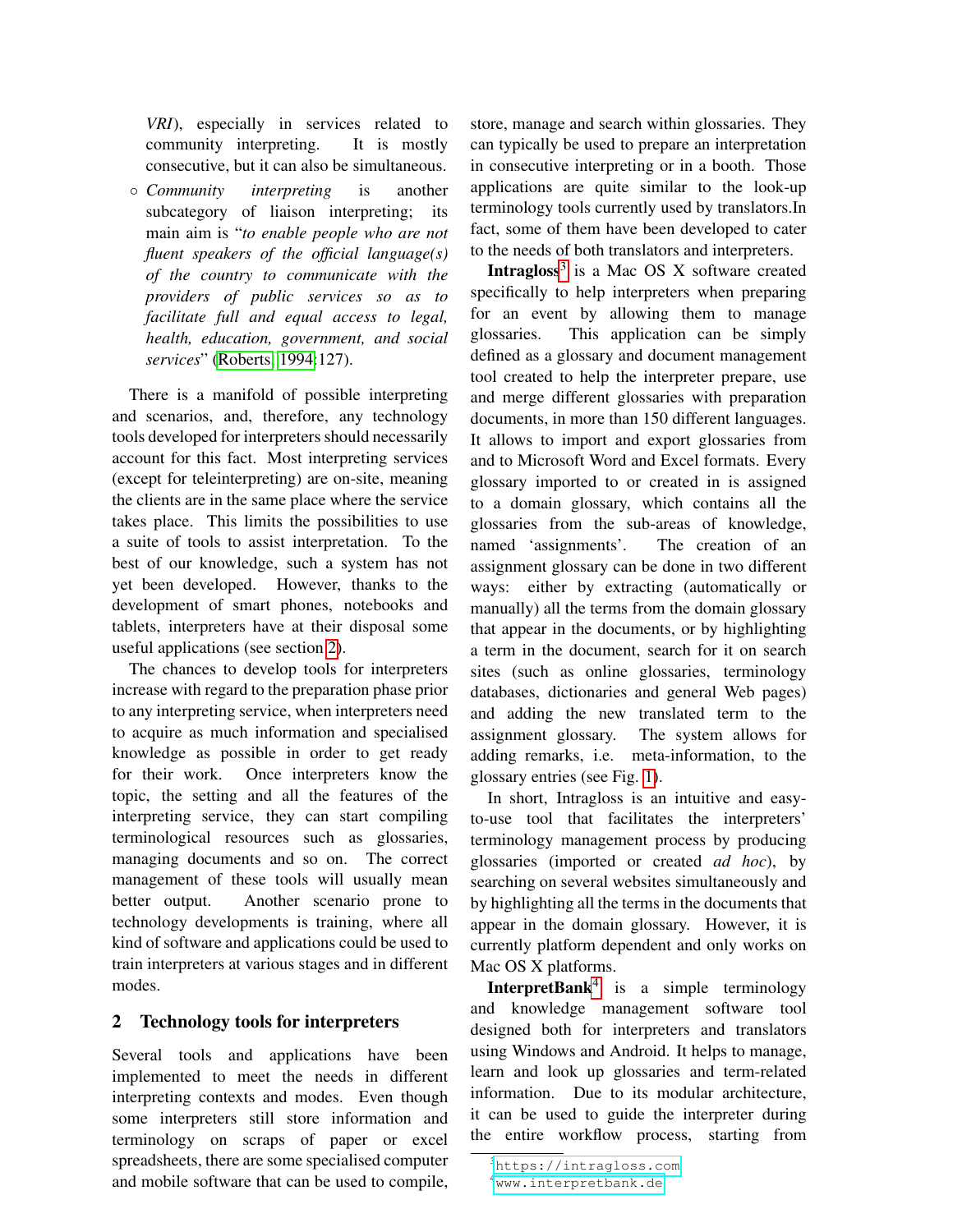| 0.00                                       |                                                                                          | <b>Intragloss</b>                                                                                                                                                              |                                                                  |  |  |  |  |  |  |  |
|--------------------------------------------|------------------------------------------------------------------------------------------|--------------------------------------------------------------------------------------------------------------------------------------------------------------------------------|------------------------------------------------------------------|--|--|--|--|--|--|--|
| <b>New Assignment</b>                      | Open File<br>Open URL                                                                    | 0.0.0.<br>Search Add Entry Add Translation Add Remark                                                                                                                          | $\gg$<br><b>Export Glossary</b><br>Print Glossary Merge Glossary |  |  |  |  |  |  |  |
| <b>Assignments</b>                         | $\circledcirc$<br>Sant                                                                   | $\circledcirc$<br>Reve<br>Wiki<br>Wikti<br>Term                                                                                                                                | $\odot$<br>$\circ$<br>Word<br><b>Google</b><br><b>Bing</b>       |  |  |  |  |  |  |  |
| <b>Computer Science</b>                    |                                                                                          |                                                                                                                                                                                |                                                                  |  |  |  |  |  |  |  |
| <b>Mobility</b><br>[Portuguese -> English] |                                                                                          | Extracção de Informação<br>2.1                                                                                                                                                 |                                                                  |  |  |  |  |  |  |  |
| Santos 2012 KUSCO                          |                                                                                          | A Extracção de Informação é considerada uma sub-tarefa de Recuperação de Informação<br>(Information Retrieval), que tem como principal objectivo a extracção automática de in- |                                                                  |  |  |  |  |  |  |  |
|                                            |                                                                                          |                                                                                                                                                                                |                                                                  |  |  |  |  |  |  |  |
|                                            | formação estruturada de fontes de informação não-estruturadas [4]. Para atingir este ob- |                                                                                                                                                                                |                                                                  |  |  |  |  |  |  |  |
|                                            |                                                                                          | jectivo, são utilizadas diversas ferramentas de NLP.                                                                                                                           |                                                                  |  |  |  |  |  |  |  |
|                                            |                                                                                          | Destacam-se algumas sub-tarefas da Extracção de Informação utilizadas neste trabalho:                                                                                          |                                                                  |  |  |  |  |  |  |  |
|                                            |                                                                                          | · Remoção de Ruído, que consiste na filtragem do conteúdo de modo a eliminar ter-                                                                                              |                                                                  |  |  |  |  |  |  |  |
|                                            |                                                                                          | mos que não trazem qualquer valor para a tarefa a executar. Por exemplo, ao extrair<br>conteúdos de páginas web, é normal que surjam tags HTML(HyperText Markup Lan-           |                                                                  |  |  |  |  |  |  |  |
|                                            |                                                                                          |                                                                                                                                                                                |                                                                  |  |  |  |  |  |  |  |
|                                            |                                                                                          | guage), termos técnicos como "http" ou "ftp", palavras como "email", "contacto" ou                                                                                             |                                                                  |  |  |  |  |  |  |  |
|                                            |                                                                                          | outras palavras simples que em nada acrescentam valor aos dados que estamos a                                                                                                  |                                                                  |  |  |  |  |  |  |  |
|                                            |                                                                                          | analisar. Existem diversas ferramentas de NLP que facilitam esta tarefa: no caso                                                                                               |                                                                  |  |  |  |  |  |  |  |
|                                            |                                                                                          | do screen-scraping, omitem as tags HTML ao processar o conteúdo de uma página                                                                                                  |                                                                  |  |  |  |  |  |  |  |
|                                            |                                                                                          |                                                                                                                                                                                |                                                                  |  |  |  |  |  |  |  |
|                                            | <b>Portuguese</b>                                                                        | English                                                                                                                                                                        | Remarks                                                          |  |  |  |  |  |  |  |
|                                            | Extracção de Informação                                                                  |                                                                                                                                                                                |                                                                  |  |  |  |  |  |  |  |
|                                            | Interoperabilidade                                                                       | interoperability                                                                                                                                                               |                                                                  |  |  |  |  |  |  |  |
|                                            | metadados                                                                                | metadata                                                                                                                                                                       |                                                                  |  |  |  |  |  |  |  |
|                                            | $\sqrt{\ }$ Sort entries                                                                 | Portuguese<br>3 entries                                                                                                                                                        | Q <sup>-</sup> Type to search in the glossary                    |  |  |  |  |  |  |  |

<span id="page-2-0"></span>Figure 1: *Intragloss* screenshot.



<span id="page-2-1"></span>Figure 2: *InterpretBank* screenshot.

the creation and management of multilingual glossaries (TermMode), passing through the study of these glossaries (MemoryMode), and finally allowing the interpreter to look up terms while in a booth (ConferenceMode). See Fig. [2.](#page-2-1)

InterpretBank has also an Android version called InterpretBank Lite. This application is a simplified version of InterpretBank, specifically designed to access bi- or trilingual glossaries previously created with the desktop version. It is useful when working as a consecutive, community or liaison interpreter, when a quick look up at the terminology list is necessary.

InterpretBank has a user-friendly, intuitive and easy-to-use interface. It allows us to import and export glossaries in different formats (Microsoft Word, Microsoft Excel, simple text files, Android and TMEX) and automatically proposes translations to terms by taking advantage of online translation portal services. However, it is platform dependent (only works on Windows), it does not handle documents, only glossaries, and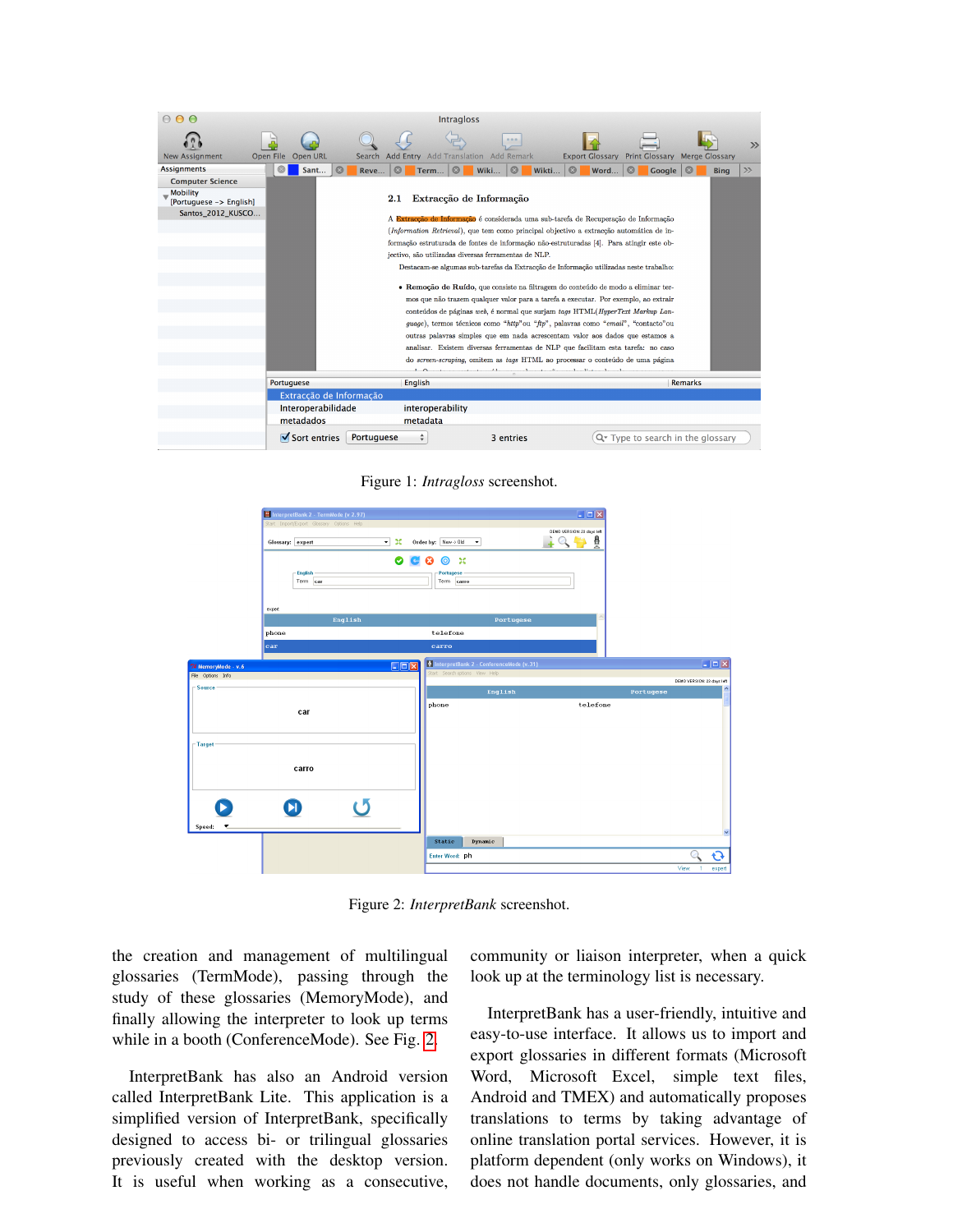| interplex UE - Sample.iplx                  |                                               |                                         |    |                                  |                                                                                             |                  |                           |                                                                           | $\Box$ olx                    |
|---------------------------------------------|-----------------------------------------------|-----------------------------------------|----|----------------------------------|---------------------------------------------------------------------------------------------|------------------|---------------------------|---------------------------------------------------------------------------|-------------------------------|
| File Utilities Help Window Expressions Menu |                                               |                                         |    |                                  |                                                                                             |                  |                           |                                                                           |                               |
| k.                                          | (* B f   mpot   - B B   B   Espot   - B B   B |                                         |    |                                  |                                                                                             |                  |                           |                                                                           |                               |
| <b>J</b> Glossary Index                     |                                               |                                         |    |                                  |                                                                                             |                  | $ \Box$ $\times$          |                                                                           |                               |
| 国自治台<br>Tel.                                |                                               |                                         |    |                                  |                                                                                             |                  |                           |                                                                           |                               |
| Number Of Expressions: 631                  |                                               |                                         |    |                                  | $ {\bf u} $ $\leq  {\bf v} $ $ {\bf v} $ $\leq  {\bf v} $ $\leq  {\bf v} $ $\leq  {\bf v} $ |                  |                           |                                                                           |                               |
| Glossary Name                               | Language 1                                    | Language 2                              |    | Language 3                       | Language 4                                                                                  | Language 5       |                           |                                                                           |                               |
| FIFA                                        | English                                       | Italian                                 |    | French                           | Spanish                                                                                     | German           |                           |                                                                           |                               |
| Þ                                           | English                                       | French                                  |    | German                           | Italian                                                                                     | Spanish          |                           |                                                                           |                               |
| Trees - En/F/G/Latin                        | French                                        | Latin                                   |    | German                           | English                                                                                     |                  |                           |                                                                           |                               |
| <b>Vino</b>                                 | English                                       | French                                  |    | German                           | Italian                                                                                     | Spanish          |                           |                                                                           |                               |
| $\left\langle \cdot \right\rangle$          |                                               |                                         |    | <b>E</b> Expressions             |                                                                                             |                  |                           |                                                                           | $ \Box$ $\times$              |
|                                             |                                               |                                         | 星崎 |                                  |                                                                                             |                  |                           |                                                                           |                               |
|                                             |                                               |                                         |    |                                  |                                                                                             |                  |                           | $\blacktriangleright$ $\blacktriangleright$ $\ket{+}$ $\ket{-}$ $\ket{+}$ | $\mathbf{c}$                  |
|                                             |                                               |                                         |    | Glossary Fish and Fishing Gear v | Search Text                                                                                 |                  |                           |                                                                           |                               |
|                                             |                                               |                                         |    |                                  |                                                                                             |                  |                           |                                                                           |                               |
|                                             |                                               |                                         |    | English                          | French                                                                                      | German           |                           | Italian                                                                   | Sp. ^                         |
|                                             |                                               |                                         |    | diabalones / ormers              | ormeaux                                                                                     | Seechr           |                           | orecchie marine                                                           | on.                           |
|                                             |                                               |                                         |    | allis shad                       | grande alose                                                                                | Maifisch / Alse  |                           | alosa / alaccia                                                           | sál                           |
| <b>Expressions</b>                          |                                               |                                         |    |                                  |                                                                                             |                  | <b>DEX</b> ome Fischarten | anadrome (specie)                                                         | an                            |
|                                             |                                               |                                         |    |                                  |                                                                                             |                  | $w$ is                    | acciuga / alice                                                           | bc                            |
|                                             |                                               |                                         |    |                                  |                                                                                             | Ilwinkel des Sch | porta / tavolone del d    | án                                                                        |                               |
| Glossary FIFA                               |                                               | Search Text<br>$\overline{\phantom{a}}$ |    |                                  |                                                                                             |                  |                           |                                                                           | $\checkmark$<br>$\rightarrow$ |
|                                             |                                               |                                         |    |                                  |                                                                                             |                  |                           |                                                                           |                               |
| English                                     | Italian                                       | French                                  |    | Spanish                          | German                                                                                      |                  |                           |                                                                           |                               |
| abandon a match                             | abbandonare una part abandonner un match      |                                         |    | Abandonar un partido             | ein Spiel verlassen, a                                                                      |                  |                           |                                                                           |                               |
| abandon the midfield                        | lasciare il centrocamp                        | abandonner le milieu                    |    | Abandonar el centro              | dem Gegner das Mitte                                                                        |                  |                           |                                                                           |                               |
| absence                                     | assenza                                       | absence                                 |    | baja, ausencia                   | Abwesenheit                                                                                 |                  |                           |                                                                           |                               |
| abuse                                       | abuso                                         | abus                                    |    | abuso                            | Missbrauch                                                                                  |                  |                           |                                                                           |                               |
| abusive language<br>O.                      | linguaggio offensivo                          | propos grossiers/injur                  |    | lenguaje injurioso               | unflätige Redensarten                                                                       |                  |                           |                                                                           |                               |
|                                             |                                               |                                         |    |                                  |                                                                                             | $\rightarrow$    |                           |                                                                           |                               |
|                                             |                                               |                                         |    |                                  |                                                                                             |                  |                           |                                                                           |                               |
|                                             |                                               |                                         |    |                                  |                                                                                             |                  |                           |                                                                           |                               |

<span id="page-3-1"></span>Figure 3: *Intraplex UE* screenshot.

it requires a commercial license.

Another user-friendly multi-lingual glossary management programme that can be used easily and quickly in a booth while the interpreter is working is **Interplex UE**<sup>[5](#page-3-0)</sup>. Instead of keeping isolated word lists, it allows to group all terms relating to a particular subject or field into multilingual glossaries that can be searched in an instant. This programme enables us to have several glossaries open at the same time, which is a very useful feature if the working domain is covered by more than one glossary. Similar to the previous analysed programmes, Interplex UE also allows us to import and export glossaries from and to Microsoft Word, Excel, and simple text files (see Fig. [3\)](#page-3-1).

Interplex UE runs on Windows; nevertheless, it has a simpler version for iOS devices, one named Interplex Lite, for iPhone and iPod Touch, and another named Interplex HD, for iPad. Both glossaries and multi-glossary searchers offer the functionality of viewing expressions in each of the defined languages.

In general, Interplex UE has a user-friendly interface and it is regularly updated. It allows us to import and export glossaries from and to Microsoft Word and Excel formats. However, it, too, is platform dependent (Windows and iOS only), does not handle documents, only glossaries, and requires a commercial license.

The next two applications are particularly

relevant for conference interpreting (simultaneous mode). LookUp<sup>[6](#page-3-2)</sup> is a commercial multilingual glossary management tool developed for Windows, aiming to be used during simultaneous interpreting and while translating. It offers support for multilingual glossaries (English, German, Spanish, Italian and French), and its main purpose is to consult terminology rapidly while interpreting in a booth. The Interpreter's Wizard<sup>[7](#page-3-3)</sup> is a free iPad application capable of managing bilingual glossaries in a booth. It is a simple, fast and easy-to-use application that helps the interpreter to search and visualise terminology in seconds.

Unit converters could also prove beneficial to interpreters when familiarising with new terminology measures such as temperature, distance, currency, acceleration, finance, speed, weight/mass and so on. ConvertUnits<sup>8</sup> and **OnlineConversion**<sup>[9](#page-3-5)</sup> are two illustrative samples. Both seem to be quite comprehensive, providing online conversion calculators for all types of measurement units. Apart from this, interpreters can also find measure conversion tables for International System of Units, as well as calculators and conversers for units of acceleration, angles, area, energy, density force, power and pressure, astronomical units,

<span id="page-3-0"></span><sup>5</sup><www.fourwillows.com>

<span id="page-3-3"></span><span id="page-3-2"></span><sup>6</sup><www.lookup-web.de>

<sup>7</sup>[http://the-interpreters-wizard.](http://the-interpreters-wizard.topapp.net)

[topapp.net](http://the-interpreters-wizard.topapp.net)

<span id="page-3-4"></span><sup>8</sup><www.convertunits.com>

<span id="page-3-5"></span><sup>9</sup><www.onlineconversion.com>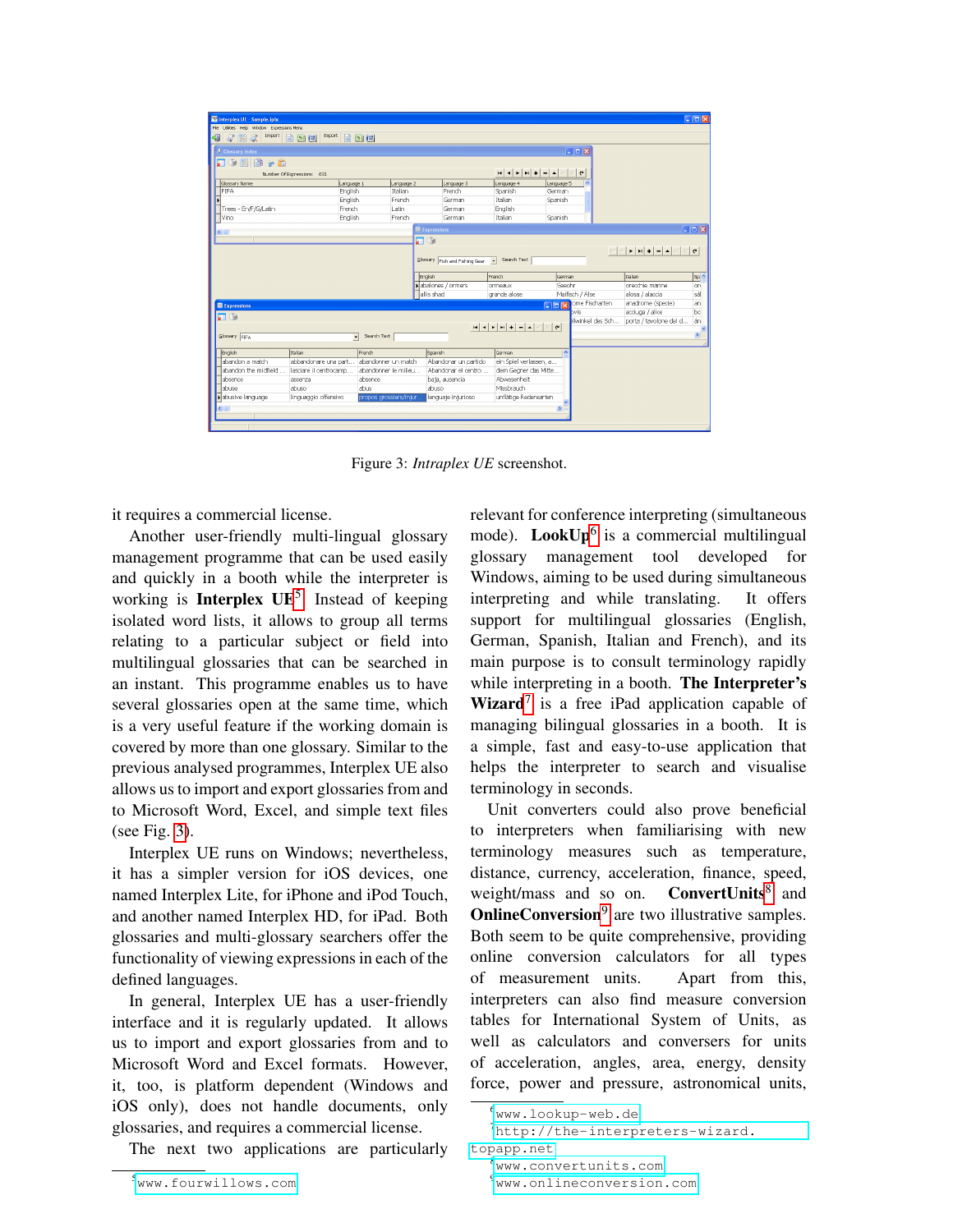clothing sizes, cooking volume units, mapping and navigation units, flowrates, etc. For Windows, there's  $Convert^{10}$  $Convert^{10}$  $Convert^{10}$ , and for Mac OS X, there's **Converto**<sup>[11](#page-4-1)</sup>. These are two free and easy-touse unit conversion programmes that convert the most popular units (additionally, Convert includes the ability to create custom conversions). There are also several mobile applications that can be also used, such as **Convert Units for Free**<sup>[12](#page-4-2)</sup> and Units<sup>[13](#page-4-3)</sup> for iOS devices, or Unit Converter<sup>[14](#page-4-4)</sup> and **ConvertPad**<sup>[15](#page-4-5)</sup> for Android devices.

Finally, corpora and corpus management tools (CMT) have proved most beneficial for interpreters as a device to speed up the preparation phase and to improve the quality of the input. A corpus can provide vast amounts of domain expert knowledge and accurate terminological and phraseological information in an efficient, effortless and inexpensive way.

#### 3 Note-taking applications

Consecutive interpreters use a specific system of taking notes to retrieve part of their source speech understanding from memory while minimising the processing effort. This supporting technique is usually performed manually (pen and paper) and will continue in this manner for many years to come. However, as more and more interpreters are turning to mobile devices to take notes, it is just natural that those devices become the favourite note-taking and ubiquitous capture tool on the go. In what follows, a good number of automated note-taking devices are presented.

Evernote<sup>[16](#page-4-6)</sup> is a very dynamic and useful tool to keep more effective notes. It allows us to create an agenda note for each event, including any file, snapshot of handwritten note, audio message, Web page, PDF or Microsoft document. Evernote can also be used to work in a team, to keep event agendas in a shared business notebook so everyone can access the details of upcoming events, and to review action items that result from these events. With Evernote everything is shareable and accessible across all platforms. **Inkeness**<sup>[17](#page-4-7)</sup> is also a very useful tool to write down ideas, take notes and make sketches. **Penultimate**<sup>[18](#page-4-8)</sup> is similar, but, in addition, it allows the organisation of notes in notebooks. Inkeness and Punultimate are only available for iPad devices, and both enable sharing through Evernote and by e-mail. LectureNotes $19$  and **PenSupremacy**<sup>[20](#page-4-10)</sup> are two similar applications for Android. My BIC Notes<sup>[21](#page-4-11)</sup> is an application specially designed for Android and iOS tablets. This application provides a set of tools for holding notes, drawing quick ideas or even doodles. In addition, it offers the functionality of adding sticky notes with personalised text, pictures and geometric shapes to the notes then printing them or sharing with others via e-mail.

Along the same line, there is a computerassisted tool for semi-automation of the note-taking in consecutive interpreting that [Rafajlovska](#page-6-1) [\(2013\)](#page-6-1) discusses in her paper *Natural Language Processing Approach for Macedonian-French and Macedonian-English Interpreting based on Oral Sociopolitical Corpora*. This application provides a keyword with the most frequent symbols used by consecutive interpreters, which are linked to two *ad hoc* parallel dictionaries (Macedonian/English and Macedonian/French). By using the keyword, consecutive interpreters can take the same notes as they could on paper, but then they can also convert those notes into a readable message and save it for future reference.

Finally, digital pens appear to be the answer to the demand for dynamic technology capable of synchronising writing with ambient sound. Today these pens use real ink and write on real paper. Sky Wifi Smartpen, Echo Smartpen and Livescribe commercialised by Livescribe Inc.<sup>[22](#page-4-12)</sup> and Equil  $JOT^{23}$  $JOT^{23}$  $JOT^{23}$  are just some examples of smart digital pens. These four pens are capable of linking the written notes with ambient sound and uploading it to a computer over Bluetooth, Wireless or USB. Additionally, the provided software can be used to fully exploit the OCR

<span id="page-4-0"></span> $10$ <joshmadison.com/convert-for-windows>

<span id="page-4-1"></span><sup>11</sup><http://fiplab.com>

<span id="page-4-2"></span><sup>12</sup><www.freetheapps.com>

<span id="page-4-3"></span><sup>13</sup><http://homegrownsw.com/units>

<span id="page-4-4"></span><sup>14</sup><http://androidboy1.blogspot.com.es>

<span id="page-4-5"></span><sup>15</sup><www.mathpad.com>

<span id="page-4-6"></span><sup>16</sup><https://evernote.com>

<span id="page-4-7"></span><sup>17</sup><www.fenrir-inc.com>

<span id="page-4-8"></span><sup>18</sup><http://evernote.com/penultimate>

<span id="page-4-9"></span><sup>19</sup><www.acadoid.com>

<span id="page-4-10"></span><sup>20</sup>[https://sites.google.com/site/](https://sites.google.com/site/debarshishomepage)

[debarshishomepage](https://sites.google.com/site/debarshishomepage)

<span id="page-4-11"></span><sup>21</sup><www.bicworld.com>

<span id="page-4-12"></span><sup>22</sup><www.livescribe.com>

<span id="page-4-13"></span><sup>23</sup><www.myequil.com>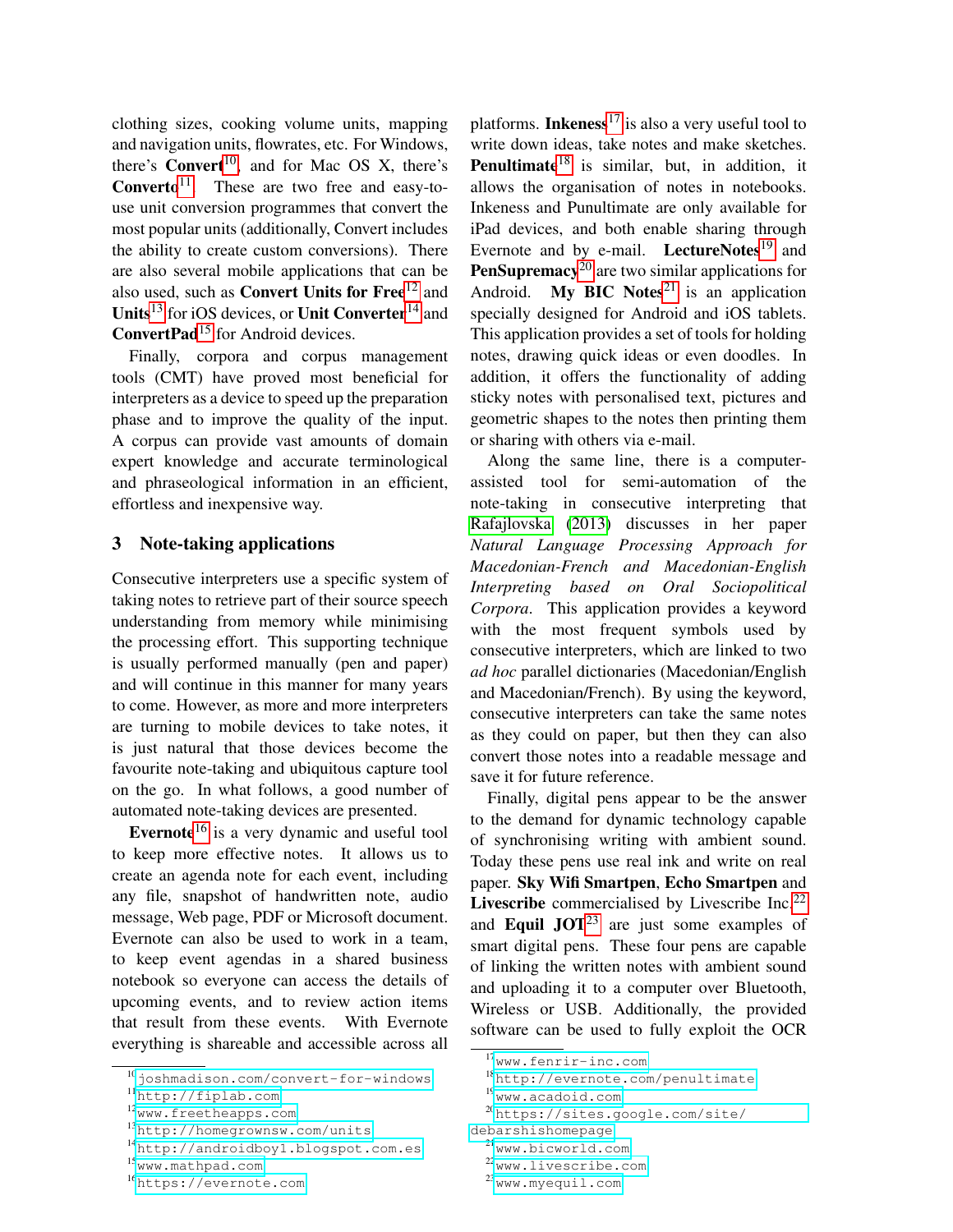capabilities of the pen and, for example, build glossaries. Another advantage of digital pens is the freedom to focus on listening and participating instead of worrying about catching every word during an event.

### 4 Voice recording and interpreter training

There are currently a number of applications that allow voice recording for training practice. Useful applications for managing text and audio files are  $GoodReader<sup>24</sup>$  $GoodReader<sup>24</sup>$  $GoodReader<sup>24</sup>$  and Documents<sup>[25](#page-5-1)</sup>. Both tools allow the organisation, annotation and synchronisation of files of text (.TXT, .PDF), images, sound or video. They are available for iOS devices. Applications with a dual function are **Audacity**<sup>[26](#page-5-2)</sup>, **Adobe Audition**<sup>[27](#page-5-3)</sup>, AudioNote $^{28}$  $^{28}$  $^{28}$ . , Notability<sup>[29](#page-5-5)</sup>, QuickVoice<sup>[30](#page-5-6)</sup>, Voice Dictation<sup>[31](#page-5-7)</sup>, Voice Pro<sup>[32](#page-5-8)</sup>, amongst others. Besides voice recording, they allow the conversion into several audio formats, editing and quality improvement. Some of these tools provide interesting functionalities. For example, AudioNote<sup>[33](#page-5-9)</sup>, developed for multi-platforms (Windows, Mac OS X, Android and iOS), and Notability $34$ , for iOS, are interesting types of note-taking applications. Both are simple but powerful tools that combine the functionality of a notepad with voice recorder – a perfect choice for interpreters requiring a tool to synchronise text, drawings, photos, or handwritten notes with audio.

Simpler but equally useful, Voice Dictation<sup>[35](#page-5-11)</sup>, for iOS and Voice  $Pro^{36}$  $Pro^{36}$  $Pro^{36}$  for Android, are two examples of easy-to-use voice recognition applications. Instead of typing, both applications use the microphone to convert audio notes to text

- <span id="page-5-3"></span><span id="page-5-2"></span><sup>26</sup><http://audacity.sourceforge.net>
- <span id="page-5-5"></span><span id="page-5-4"></span><sup>27</sup><www.adobe.com/products/audition.html> <sup>28</sup>[http://luminantsoftware.com/iphone/](http://luminantsoftware.com/iphone/audionote.html) [audionote.html](http://luminantsoftware.com/iphone/audionote.html) <sup>29</sup><www.gingerlabs.com> <sup>30</sup><www.nfinityinc.com/quickvoiceip.html> <sup>31</sup>[https://itunes.apple.com/us/](https://itunes.apple.com/us/app/voice-dictation-voice-to-sms/id492594590?mt=8)

automatically, which is very convenient to plan things to do, appointments and notes on the go.

Text-to-speech apps for iPad can also be successfully applied to teaching and improving language skills. For example, Speak it!<sup>[37](#page-5-13)</sup>, Web Reader HD<sup>[38](#page-5-14)</sup>, Voice Dream Reader<sup>[39](#page-5-15)</sup>, Voxdox<sup>[40](#page-5-16)</sup> and Talk - Text to Voice<sup>[41](#page-5-17)</sup> allow users to listen to words, texts, e-mail in several languages and formats. They are also available for Mac OS X, Windows, iOS and Android.

Finally, there is a very limited set of integrated tools that assist interpreters during their services or when training. Black Box (Sandrelli, 2005) is a computer-assisted interpreter training tool designed to help interpreters work with a range of different materials (texts, audio, video, different types of exercises) and store their results for later review. It can be used to practice in different ways: either by interpreting some audio or video clips or by doing some practical interpreting exercises, such as shadowing, cloze exercises or sight translation. It also allows teachers to edit and break down video and audio recordings to create different exercises and adapt authentic conference materials to the students' level of expertise. Black Box can be considered a suitable training workbench for trainee interpreters.

Other web-based environments have recently been created along similar lines. **InterpretaWeb**<sup>[42](#page-5-18)</sup> and **Linkinterpreting**<sup>[43](#page-5-19)</sup> provide interpreters and students with a wide range of exercises (cloze, memory, cluster), and complete speeches to practice simultaneous and consecutive interpreting, along with information resources and news related to interpreting. These websites are of great use to students and for novice interpreters who are willing to practice and improve their interpreting skills.

```
39www.voicedream.com
```

```
40www.voxdox.net
```

```
41https://plus.google.com/communities/
```

```
107986392540899459664
42www.interpretaweb.es
```

```
43http://linkterpreting.uvigo.es
```
<span id="page-5-0"></span><sup>24</sup><www.goodiware.com>

<span id="page-5-1"></span><sup>25</sup><http://readdle.com>

<span id="page-5-7"></span><span id="page-5-6"></span>[app/voice-dictation-voice-to-sms/](https://itunes.apple.com/us/app/voice-dictation-voice-to-sms/id492594590?mt=8)

[id492594590?mt=8](https://itunes.apple.com/us/app/voice-dictation-voice-to-sms/id492594590?mt=8)

<span id="page-5-8"></span><sup>32</sup><www.voicepro.it>

<span id="page-5-9"></span><sup>33</sup><http://luminantsoftware.com>

<span id="page-5-10"></span><sup>34</sup><www.gingerlabs.com>

<span id="page-5-11"></span><sup>35</sup><http://quanticapps.com>

<span id="page-5-12"></span><sup>36</sup><http://forum.voicepro.it>

<span id="page-5-13"></span><sup>37</sup>[https://itunes.apple.com/us/app/](https://itunes.apple.com/us/app/speak-it!-text-to-speech/id308629295?mt=8) [speak-it!-text-to-speech/id308629295?](https://itunes.apple.com/us/app/speak-it!-text-to-speech/id308629295?mt=8)

[mt=8](https://itunes.apple.com/us/app/speak-it!-text-to-speech/id308629295?mt=8)

<span id="page-5-14"></span><sup>38</sup>[https://itunes.apple.com/us/](https://itunes.apple.com/us/app/web-reader-hd-text-to-speech/id376528713?mt=8)

[app/web-reader-hd-text-to-speech/](https://itunes.apple.com/us/app/web-reader-hd-text-to-speech/id376528713?mt=8)

[id376528713?mt=8](https://itunes.apple.com/us/app/web-reader-hd-text-to-speech/id376528713?mt=8)